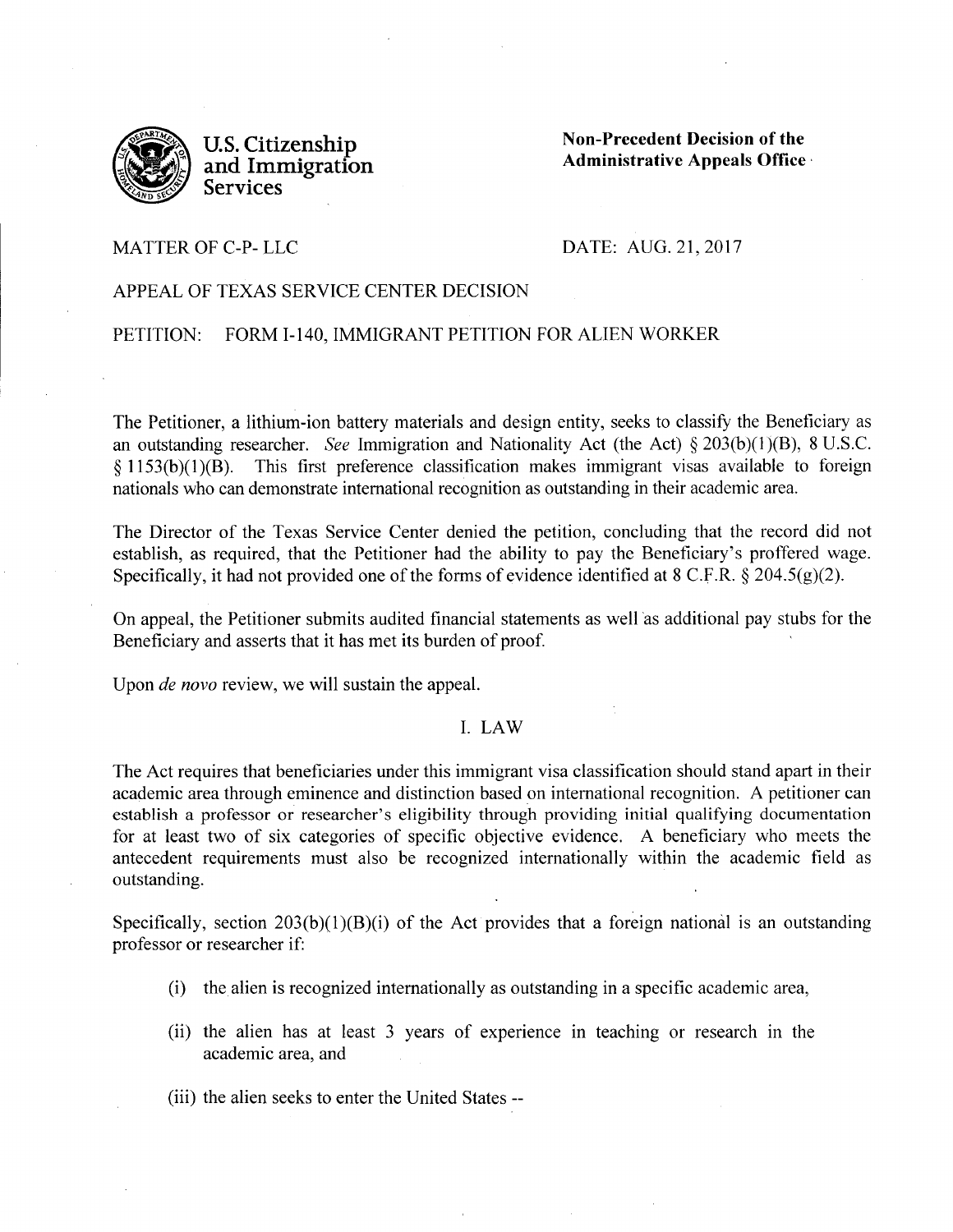.

- (I) for a tenured position (or tenure-track position) with\_in a university or institution of higher education to teach in the academic area,
- (II) for a comparable position with a university or institution of higher education to conduct research in the area, or
- (III) for a comparable position to conduct research in the area with a department, division, or institute of a private employer, if the department, division, or institute employs at least 3 persons full-time in research activities and has achieved documented accomplishments in an academic field.

Finally, in support of its petition, the employer must corroborate that it has the ability to pay the beneficiary *the* proffered wage, and must demonstrate this ability from the priority date, which, in this case, is the date it filed the petition, until the beneficiary obtains lawful permanent residence. 8 C.F .R. § 204.5( d), (g)(2); *see also* 8 C.F .R. § 103 .2(b )(l). The regulation provides that evidence of ability to pay must be "in the form of copies of annual reports, federal tax returns, or audited financial statements."  $8$  C.F.R.  $\S$  204.5(g)(2).

# II. ANALYSIS

The Petitioner has offered the Beneficiary a permanent research position as its director of advanced material scale-up and synthesis. The Beneficiary has received nine U.S. patents and one in Europe. He has authored several articles that have garnered over 400 citations in the aggregate, with one receiving over 100 citations. He has served as an external reviewer of Master and Ph.D. degree theses at the France. As an example theses at the France. As an example of his past projects, chair for physical chemistry at the explains that while working for a pharmaceutical company, the Beneficiary created and directed a project team to set up a "state-of-the-art lab for organic electronics/photovoltaics," a new field for The team accomplished this goal in two years and, in collaboration with group, "achieved world-leading solar cell efficiencies in the field of hybrid photovoltaics." The Petitioner has therefore sufficiently established the Beneficiary's international recognition.

The sole issue on appeal is whether the Petitioner has documented its ability to pay the Beneficiary's proffered wage, \$150,000. Initially, the Petitioner presented a 2015 Internal Revenue Service Form W-2, Wage and Tax Statement, confirming that it paid the Beneficiary \$154,681.50. Pay stubs for 2016 show him receiving a salary of \$5,769.23 biweekly, which amounts to an annual compensation of approximately \$150,000. Where the Petitioner has submitted the requisite documentation at 8 C.F.R. § 204.5(g)(2), U.S. Citizenship and Immigration Services will examine whether that company may establish its ability to pay the proffered wage based on its employment of the

2